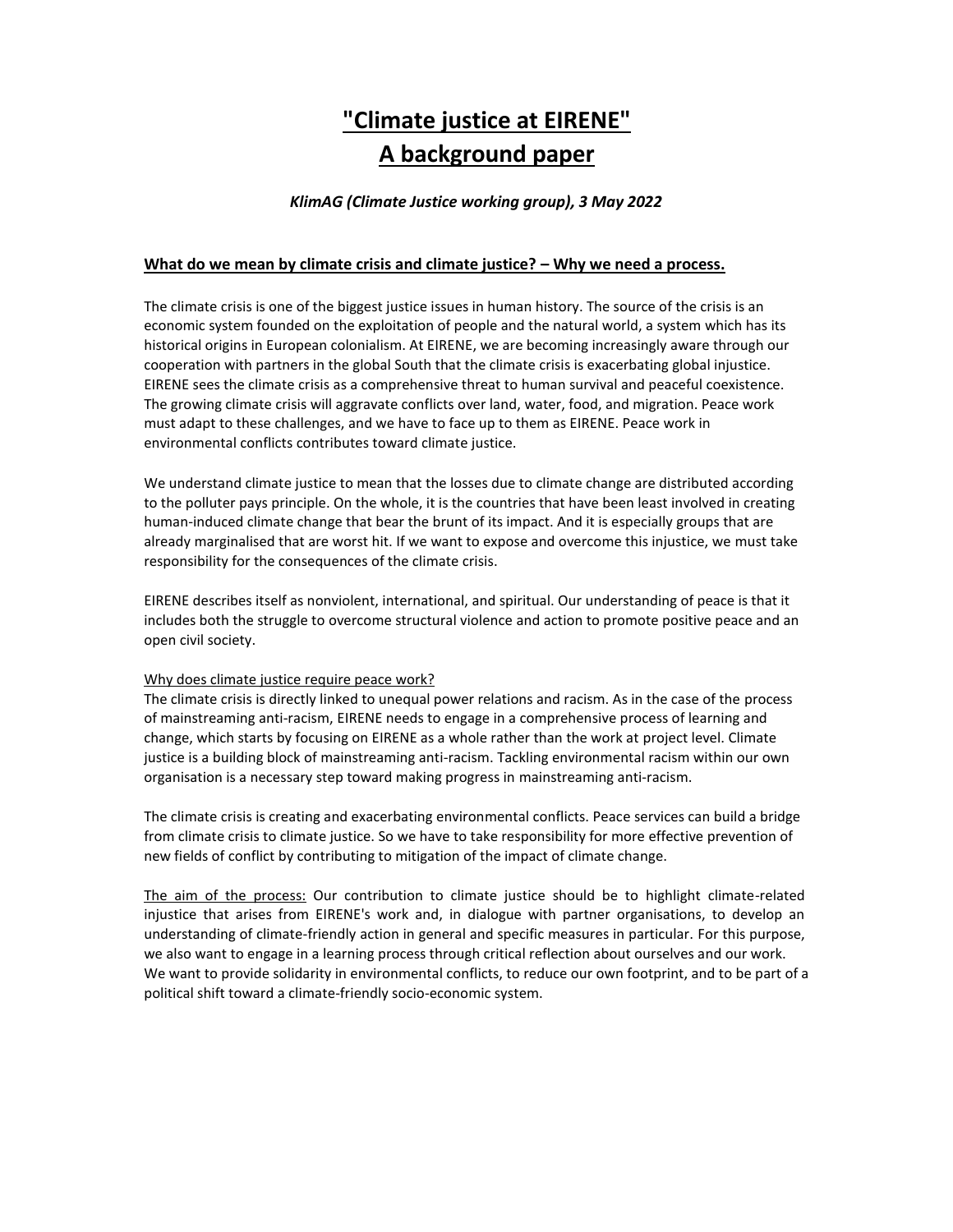### **(A) Climate action in the Voluntary Service Programme:**

- A fortnight-long preliminary internship and Zoom talks with volunteers and partner organisations/placements should replace compulsory volunteer orientation trips in the North Programme. Preliminary internships and Zoom talks should be part of both the North-South and the South-North components of the Voluntary Service Programme.

- Seminar meals: transition to climate-sensitive nutrition (vegan, regional whenever possible). Exceptions may be made on special occasions (e.g., Agape celebrations). Rather than prohibiting things, we advocate inviting people to change their behaviour (leaflets with practical guidelines for shopping and cooking; information and ideas to raise people's awareness and motivate them).

- Selection of seminar venues and structures according to sustainability criteria (e.g., give priority to EIRENE House as a venue).

- In the further development of the Voluntary Service Programme as a whole (both North-South and South-North components), the selection of placements should focus increasingly on the field of climate justice. In the North-South component, there is growing demand for this from those interested in volunteering.

- In the South-North component, we want to enable climate justice activists from our partner countries to undertake voluntary service in Germany, in which the focus is on linking their activism to the climate debate in Germany. We are building contacts to facilitate this.

- No more flights within Europe or to/from neighbouring countries (Morocco) for volunteers; Revise travel policy for volunteers accordingly --> Apply Head Office travel policy to volunteers as well.

### **(B) Climate action in educational work:**

In order to establish climate justice as a key element in all our educational work, we need a comprehensive awareness-raising process for everyone involved. The topic/issue is not only relevant as a module in theoretical units of the seminar programme. It should also be reflected in sustainable organisation of the seminars: selection of seminar venues and catering, attitudes of teachers and trainers, etc. This is the only way in which we can reach a deep understanding that climate justice is an essential part of our peace service.

The training team has set up the working group "Öko-Schlunze", which is concerned with anchoring climate justice, sustainability, environmental conflicts, and eco-social transformation more firmly in our seminars. A combination of adventure and training makes it possible for people to gain practical experience of grappling with climate issues. Especially in the case of longer courses (e.g., preparation of out-going volunteers) and intensive language courses (e.g., courses in the South-North component which require knowledge of several languages), it makes sense to employ a variety of learning methods using actionoriented approaches. Experiential learning also means thinking about alternative kinds of seminar. Instead of just making excursions to join Fridays for Future demonstrations, field courses in a natural setting would be valuable: The first week of a seminar could be held in EIRENE House, but the second week could be intentionally held in the middle of a forest where there is not much infrastructure. There would still be high quality thematic workshops, but they would now be held in a congruent setting.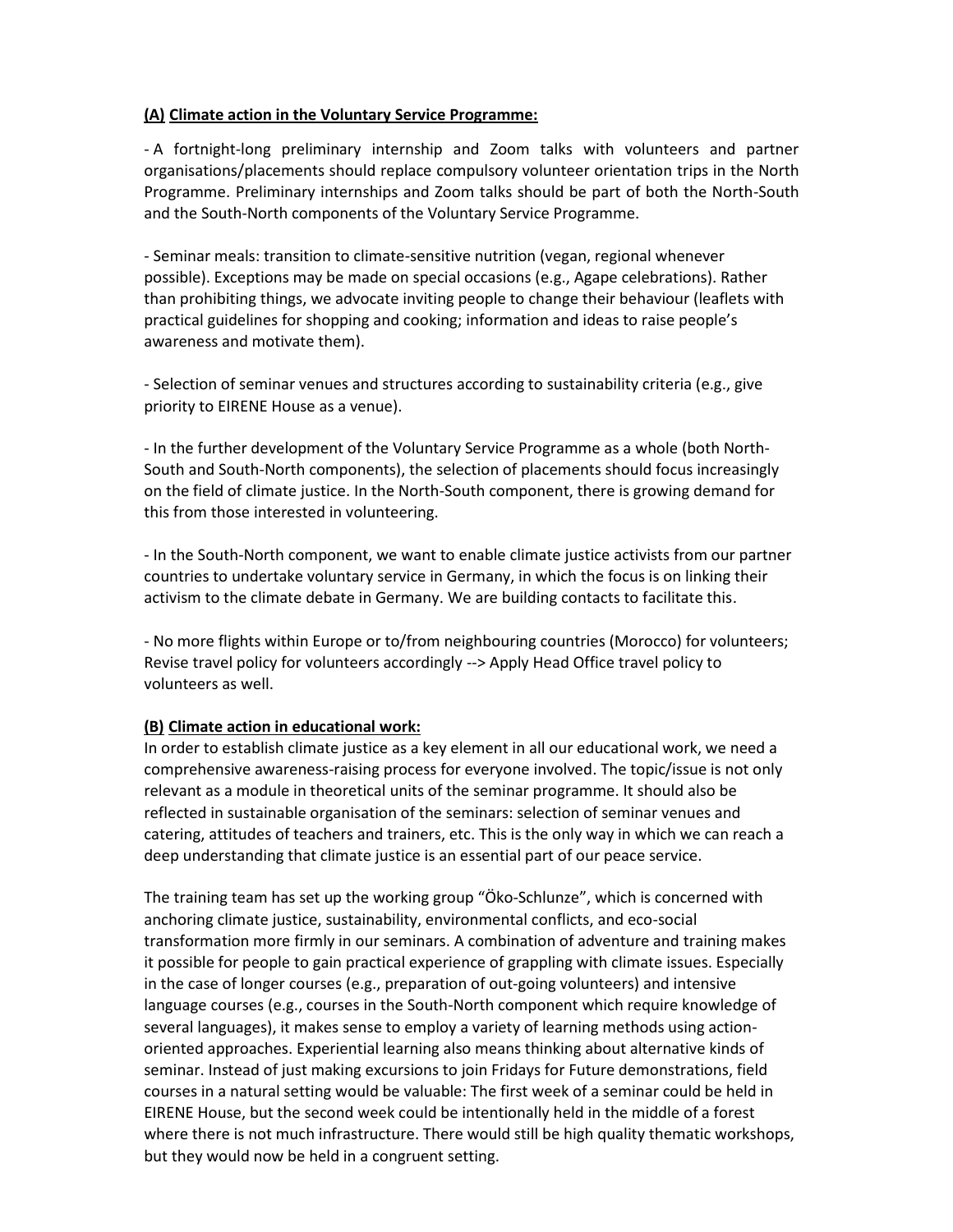# **(C) Climate action in cooperation with partner organisations**

We want to involve our partners in the climate justice process. We will approach partner organisations that are concerned with the issue (e.g., partner organisations in the agricultural sector) and engage in discussion of open questions, such as "What does climate justice mean to you?"

Creation of a project fund for solidarity in environmental conflicts. Projects will grow out of civil peace work and will include compensation (to offset greenhouse gas emissions), ecosocial measures, and measures involving critical analysis of power structures. Our idea is to set up a forum in which our partner organisations will make decisions about the purposes for which funds are to be allocated and about the prioritisation and funding of small-scale projects.

Scope / scale of funding: We envisage a fund amounting to approx. 20,000  $\epsilon$  annually, starting with a pilot phase (e.g., in the Sahel, where Bread for the World / Brot für die Welt has gained experience of operating a fund for micro-projects).

Sources of funding: a fixed base amount per year, plus compensation per flight. The base amount is intended to take account of the fact that EIRENE has not paid any compensation for many years, so it can be understood as a retroactive compensation payment. Additional sources of funding: BMZ funding (difficult, but may be feasible through civil peace services, which now also addresses climate issues), private donations from environmental conflict campaigns, external donors who are compensating for their private air travel.

### **(D) Climate action in Communication and Public Relations:**

It is important for EIRENE's communications that the broad issue of climate change be addressed from a justice and peace perspective. The climate crisis is a threat to peace because it is a frequent source of conflict. Identifying new climate conflicts, and applying ways of dealing with conflict which have been developed in the context of civil peace work, are two crucial elements in a new narrative for EIRENE's communications. The process mainstreaming anti-racism can be brought to bear as a learning process for climate justice at EIRENE, because it has brought together a lot of loose threads in our organisational culture. Only when this bundling is at an advanced stage and specific fields of work, projects, and resources have been agreed as elements in the process, can people working on communications provide constructive input. From the point of view of those involved in communications, it is useful, in the first place, to be involved in processes concerned with concepts and descriptive language. Lobbying and advocacy projects can be designed and pursued later in the process.

We can also envisage fundraising and appeals for donations, especially if a post is created for a climate campaigner at EIRENE. The following ideas are currently being considered:

- **-** Campaign for solidarity in environmental conflicts
- **-** Fundraising for our climate justice work
- **-** Reporting on educational work
- **-** Political campaigning + playing an active part in social movements
- **-** Campaigning on EIRENE's understanding of climate justice
- **-** Giving the issue a higher profile on the website

### **(E) Climate action in Human Resources and Finance:**

The implementation of the climate justice change process at EIRENE will also require financial and human resources. We need to be aware of the wide-ranging scope and high priority of the process. We ask ourselves: What do we want to set in motion despite the difficult financial situation?